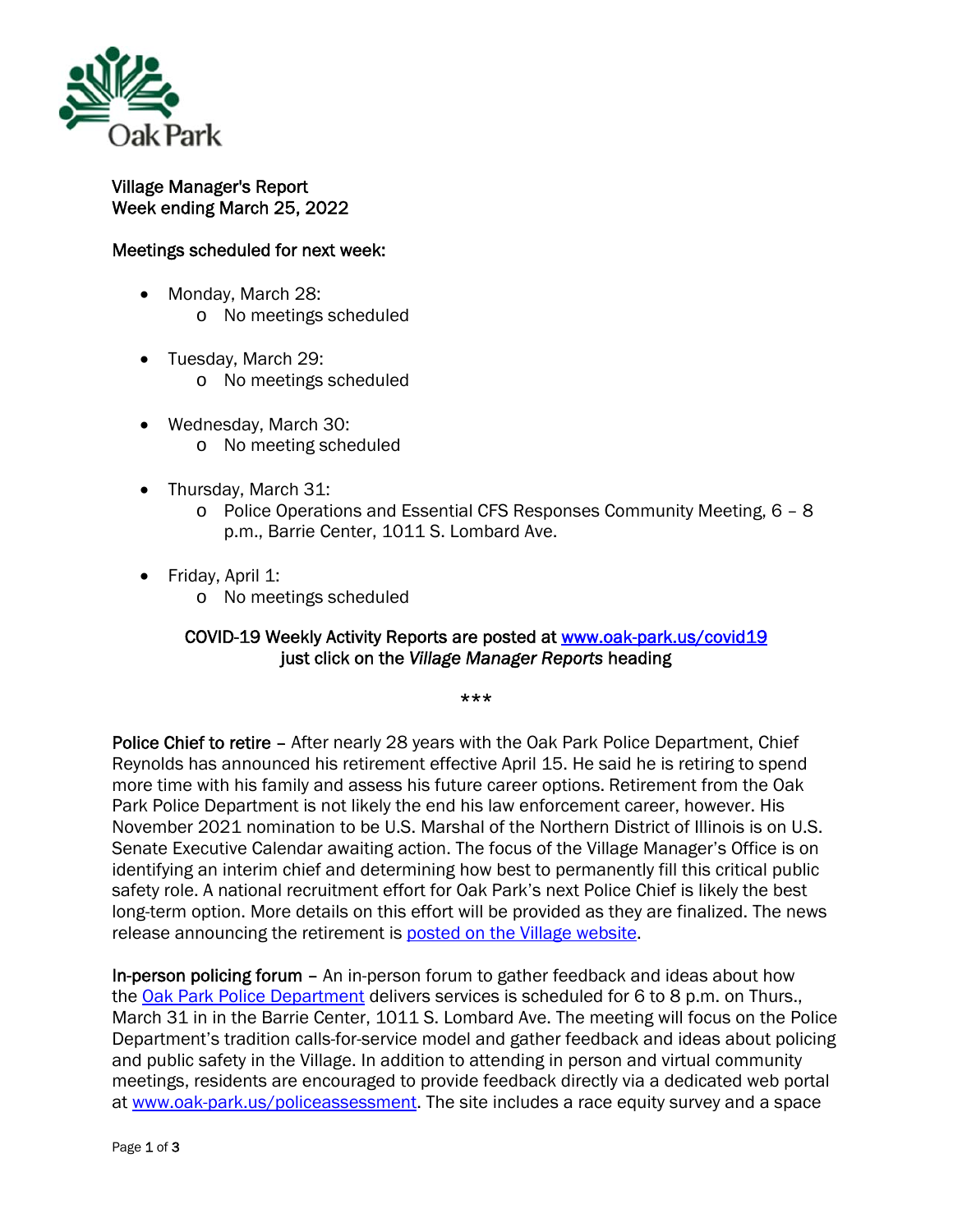to provide feedback about the Police Department. For more information about the initiative, visit www.oak-park.us/safetymeetings.

New refuse hauler begins – Lakeshore Recycling Services will take over the weekly collection of trash and recycling for residential properties with five or fewer units on April 1. Pink refuse and green yard waste stickers from LRS are now available at Village Hall, Pete's Fresh Market, Sugar Beet Food Co-Op, Jewel Food Stores in Oak Park and River Forest and Schauer Hardware in Forest Park. LRS will continue to honor Waste Management refuse and yard waste stickers through Sept. 2, 2022. More information about bulk item and yard waste collection at www.lrsrecycles.com/oakpark.

Pete's construction update – A fence is expected to go up within the next two weeks around the construction site of the new Pete's Fresh Market planned for Madison Street east of Oak Park Avenue. The fence will cross Euclid Avenue, which was vacated to extend the project site further east. Residents who may be affected will be notified via email. In the meantime, underground utility work in the alleys between Madison Street and Washington Boulevard is expected to be completed by early next week. Access to nearby alleys will not be affected.

Marion development update – Work on the foundation is expected to start next week at the site of a mixed-use development planned for the southwest corner of Marion and Pleasant streets. Parking spaces will be closed along Marion Street and on Pleasant Street from Harlem Avenue to Marion. Portions of the sidewalks also will be closed and some of the lighting fixtures removed temporarily during construction. A temporary pedestrian crossing will be installed soon on Marion Street and fencing will go up around the construction site. The project entails a new structure with 158 residential units and 1,200 square feet of commercial space,

Madison Street senior center update - Exterior work on the senior housing facility under construction at 703 Madison Street is nearing completion as the final exterior façade is installed. Construction crews then will start improvements planned for the adjacent public rights of way, including replacing the alley behind the building and the sidewalks along the new building's frontage. Fencing around the site should be removed next week and the alley and sidewalk improvements completed by the end of April.

Sustainability plan marketing – Village staff will be incorporating paid advertising to generate more citizen participation in the effort to created a comprehensive, long-range climate plan for Oak Park. In addition to 10 days of digital advertising in the Wednesday Journal, print ads are planned for next week and will continue into early May. These broadbased messages are in addition to targeted outreach to community organizations, paid social media boosts and regular promotion via the Village's established communication channels. More information about the climate plan is posted online via a dedicated citizen engagement platform.

Miscellaneous construction updates – The Village has been notified that the Illinois Department of Transportation has set mid-April to begin resurfacing Harlem Avenue from 26th Street to North Avenue. In addition to resurfacing the roadway, the project includes new curb, gutter and sidewalks. In other construction news, staff is monitoring the start of